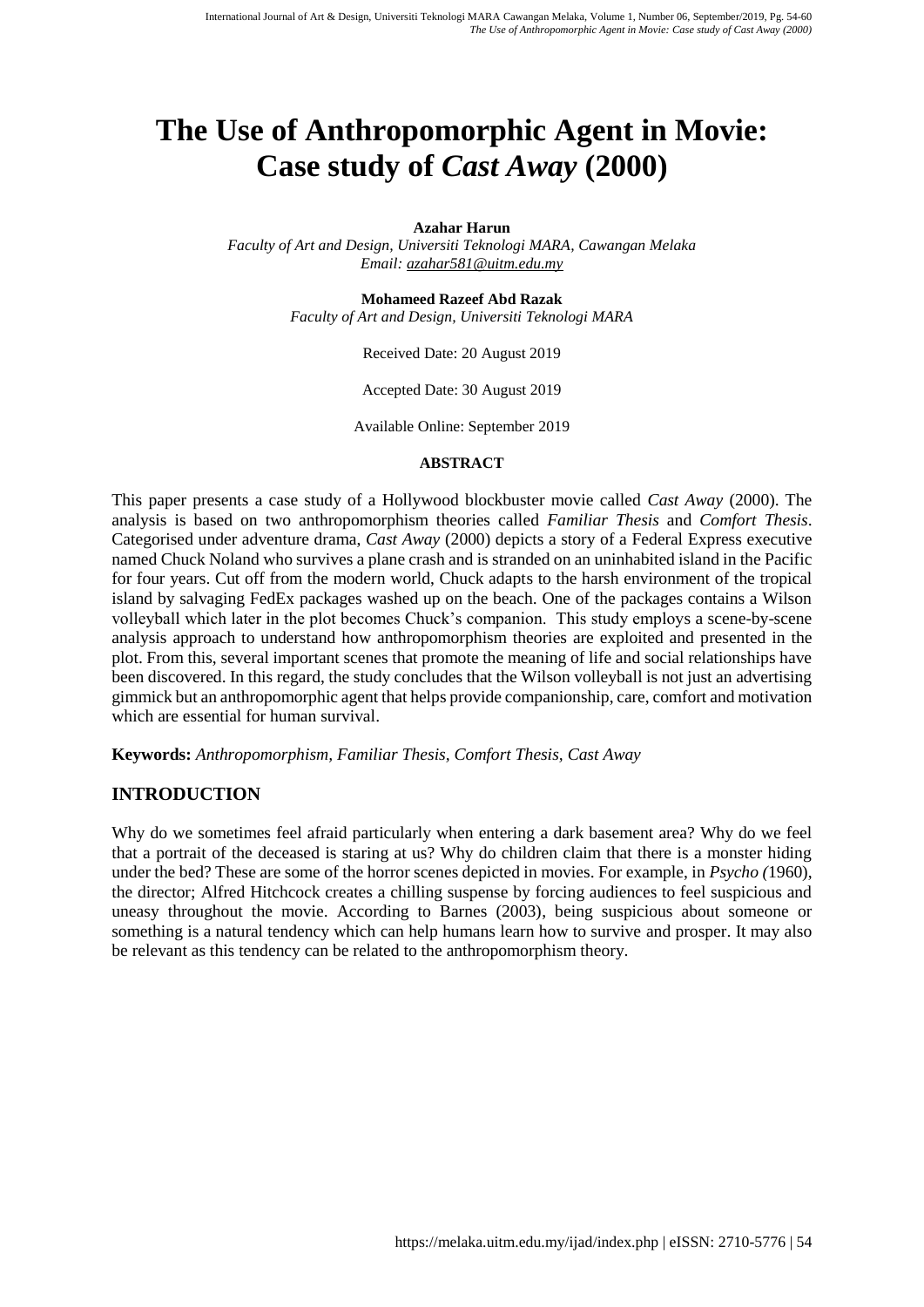

**Figure 1 A scene in** *Psycho* **(1960) movie showing the mysterious killer**

## **ANTHROPOMORPHISM**

Anthropomorphism can be explained as a natural perception which allows us to perceive or regard a nonhuman or inanimate object as a human being. However, this perception usually depends on specific traits and form as to whether or not the physical appearance of the object or form inclines towards humans, animals, insects or even non-living things. For example, some people would perceive human faces in unusual places like in clouds or would talk to a cat as if it can understand human language. This phenomenon can be attributed to the *Familiarity Thesis* and the *Comfort Thesis* which are introduced by Stewart Guthrie (1993).

The *Familiarity Thesis* states that no matter how hard we try to explain an unknown phenomenon, in the end we would relate it to ourselves because "these are the easiest or most reliable" sources (p.65). From this theory, it then leads to two outcomes; the *Confusion* state and *Analogy* state. The *Confusion* state assumes that anthropomorphism perception is spontaneous, accidental and indiscriminate. For example, when children draw the sun or the moon, usually they would add big eyes and a mouth because they thought that the two are living beings. Similarly, the *Confusion* state can also be seen in the daily lives of tribal people. According to Rajendra K. Sharma (2004, p.164), many tribal people believe that supernatural power exists behind "high mountains, big river, tall trees and epidemics". For example, the Sherpas living in Nepal believe that there is a supernatural being that guards the mountain region of Himalaya. Hence, they would perform "Puja" which is a ritual ceremony to seek blessing from the guardian before they attempt to enter or climb the mountains. On the other hand, the *Analogy* state assumptions are intended, planned and discriminate. This view usually exists in ancient mythology which states that there is a powerful humanlike agent behind spectacular events such as thunder, lightning and storm. For example, in Greek Mythology, Zeus is regarded as the god of sky and thunder (Loewen, 1999). Some people also believe that natural disasters are forms of punishment for the sins created by humans. These perceptions hold a thought which many people are already familiar with.

The *Comfort Thesis* assumes that "discovering humanity around us necessarily makes us feel better than not discovering humanity" (Guthrie, 1993, p.72). Carl DiSalvo and Francine Gemperle (2003) state that humans will feel comfortable only around other human races. It is speculated to be the reason why it is comforting to be around friends or family members than being alone with strangers. For instance, robots with arms, legs and face are not created for mechanical reason only but also as a way to appeal and facilitate user interaction with the robot. However, if the robot's appearance is too close to humans, then it will cause discomfort. Scholars refer to this cognitive effect as the "Uncanny valley" effect (Masahiro Mori, 2005)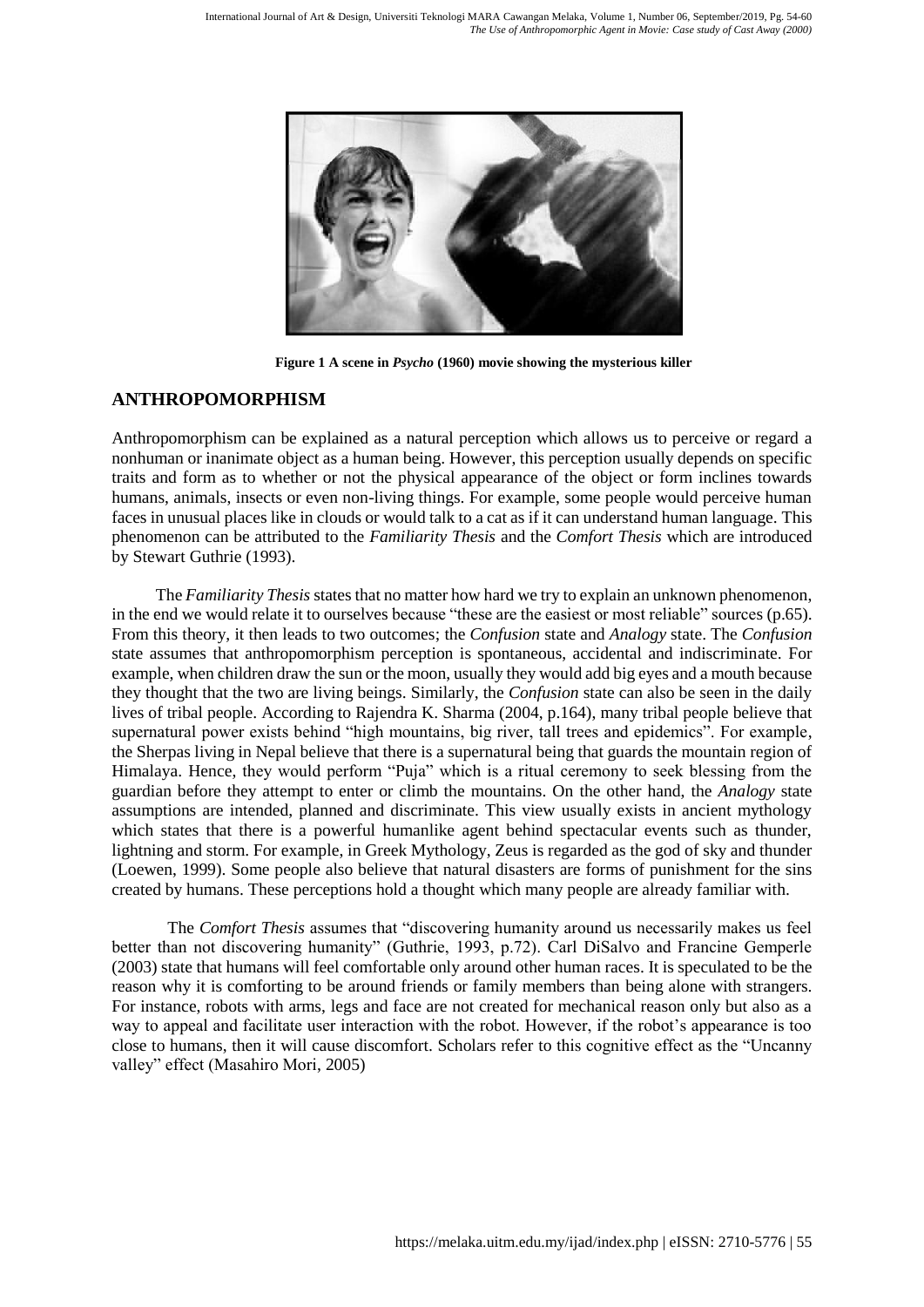## **CASE STUDY OF THE WILSON VOLLEYBALL IN** *CAST AWAY* **(2000)**

In order to further understand how anthropomorphism theories (Familiarity Thesis and Comfort Thesis) are put into effects, the researchers examined a blockbuster movie, *Cast Away* (2000). Directed by Robert Zimeckis, *Cast Away* (2000) is a drama which casts two of the famous Hollywood actors, Tom Hanks and Helen Hunt. The following text provides the summary of the movie.

#### **Scene-by-scene Analysis**

In the first chapter, a scene shows a Federal Express system analyst named Chuck Noland (played by Tom Hanks) receives an urgent call on Christmas Eve. There is a problem at a depot in Malaysia and Chuck is summoned by his superior to solve the matter. This situation puts Chuck in a dilemma between his career and his relationship with Kelly Freyers (played by Helen Hunt). Reluctantly, Chuck decides to postpone his proposal to Kelly until New Years' Eve. In order not to disappoint Kelly, Chuck patiently waits for the right time to propose to her. In a scene at the airport, Chuck and Kelly exchange Christmas gifts. Chuck receives an old pocket watch with a picture of Kelly while Kelly receives a personal planner with a leather cover. Kelly accepts the planner although she is hoping for something more special. Chuck knows that Kelly is a bit frustrated but he has already set up a plan. Chuck gives Kelly a farewell hug, gets out of the car and walks towards the Federal Express cargo plane. Suddenly, Kelly points out that Chuck forgets to return the car key (which he has used to open the gift wrapper). Chuck turns around and returns the key. At this point he takes out a small package and hands it to Kelly. Kelly is excited because she can guess what is inside the small package. Chuck tells Kelly not to open the package until he returns home.

In the next chapter, a scene depicts the turning point of Chuck's life. On the trip, Chuck encounters a life-and-death situation when his cargo plane is blown off-course due to a severe storm and as a result crashes in the Pacific Ocean. Miraculously, Chuck manages to hold himself to a life raft. The next morning, he wakes up and finds himself on a beach in a tropical island. In his first day, Chuck attempts to look for other survivors but all of them are dead. He begins wandering around the island but soon realises that he is completely alone. Overwhelmed by the situation, Chuck strategizes a plan. At first, he draws a big 'Help' sign on the beach with his bare feet hoping that it will attract any passer-by. Unfortunately, because of the high tide, the 'Help' sign gets washed off. In his second attempt, Chuck tries to build a raft from the remnants of his life-raft. However, the surf is so powerful that it pushes the raft back to the beach. Chuck decides to pick FedEx packages washed up on the beach. He then opens the packages one by one and finds a broken pager, a pair of ice-skating boots, a Wilson volleyball and a dress. However, Chuck does not open the last package that has a wing symbol printed on it. With no means of communication, Chuck finally comes to realise that he has little chance of returning home. He calls off the day and begins improvising some of the items for survival, for instance he uses the blade of the ice-skating boots as a knife and the fabric from the dress as fishing net. In one of the scenes when he attempts to make fire, Chuck accidentally cuts himself. In anger, he picks up a volleyball (which happens to be near him), and palms it with his bleeding hand. Chuck then washes his wound and goes back to the place where he had accidentally cut his hand. At this point, he notices that the volleyball has a blood stain of his palm. He stares at the volleyball and notices that the shape of the blood stains looks like a human face. Chuck scraps the blood stains to make eyes, a nose and a mouth, puts the volleyball on a tree stump and continues to make fire. At this point, Chuck looks at the volleyball (which now has a human face) and jokingly asks if it has a match by any chance. Suddenly, smoke starts to appear. Chuck gets excited and tries it for a second time and manages to set fire. On that night, Chuck celebrates his victory. While resting and eating, he begins talking to the volleyball. Chuck calls it Wilson since it is the brand name of the volleyball. From that day on, Chuck becomes 'friends' with the volleyball.

In the next chapter, a scene depicts Chuck's life after four years being stranded on the island. With darker skin tone, thin body, long hair and beard, Chuck is barely recognisable. In addition, Chuck can also catch fish easily with a spear and knows the island like the back of his hand. Despite his new appearance, Chuck has not forgotten about home. In his final attempt to leave the island, Chuck sets off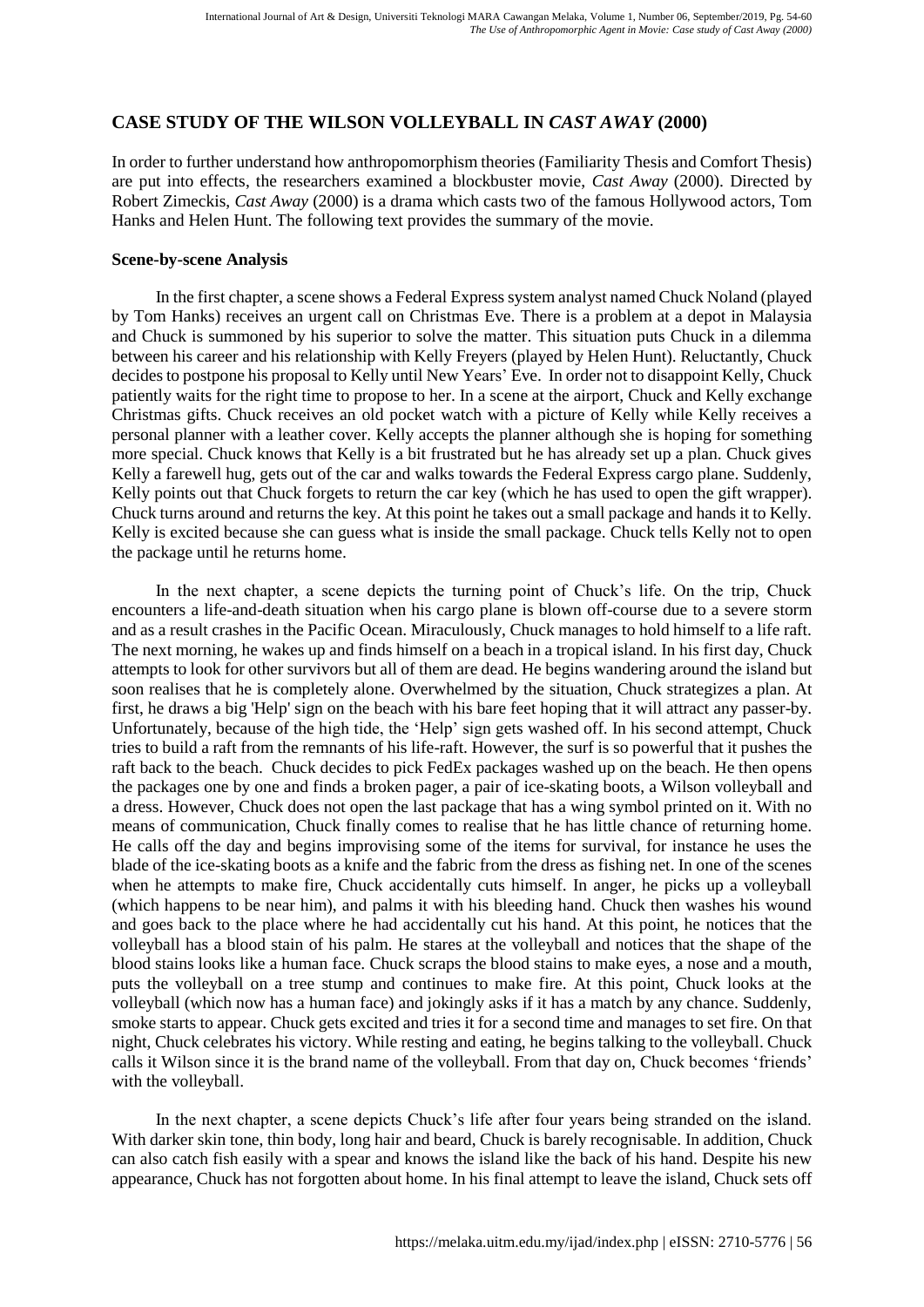to the open sea on a raft which he builds from the wreckage of the Federal Express cargo plane. He brings along Wilson with him on the journey. While trying to stabilise his raft, a big wave appears and washes away Wilson. Chuck tries to retrieve the volleyball but the strong wave pushes it further away. Chuck weeps as if he has lost his own child. Later, a cargo ship spots Chuck lying on the raft, picks him up and returns him back to his hometown.

In the final chapter, Chuck returns to his hometown but is heartbroken after knowing that his almost fiancé is married with a child and has a new life. Despite the news, Chuck manages to overcome his depression and faces the reality. One night, Chuck calls Kelly to ask about his car which has been left at Kelly's house during the time he went missing. Kelly then tells him to pick it up himself. He then takes a taxi and arrives at Kelly's house. Kelly greets him and invites him inside. In the scene at the living room scene, they awkwardly exchange conversation asking about each other's life. Chuck asks about his car and Kelly tells him that it is at the garage. Then Kelly hands over the car key to Chuck. Realising that his relationship with Kelly is at the end, Chuck says thank and bids farewell to her. He then enters his car and drives away. Suddenly, Kelly runs out in the rain and shouts "Chuck" several times. Chuck immediately stops to reverse his car. He gets out and runs towards Kelly. They both unleash their feelings by hugging and kissing. After a while in the rain, Chuck ushers Kelly into his car and persuades her that she has to go home to her family. Kelly seems confused but later realises the truth and agrees with him. At that point, both Chuck and Kelly understand that they are not destined to be together and therefore should move on with their lives.

In the ending scene, Chuck travels to the South to deliver a package with a symbol that he has kept while he was stranded on the island. It belongs to a lovely woman. Chuck feels that perhaps the package is as a sign from Heaven and that the woman might be the one he has been waiting for all his life. The scene ends with Chuck standing in the middle of a crossroad, leaving a question about the choice he is going to take.

## **DISCUSSION**

In general, the plot of *Cast Away* (2000) centres on various themes. Vince Leo (2001) states that 'time matter' is one of the themes that the director Robert Zemeckis prioritises. He gives few examples that illustrate the importance of time. First, Federal Express is a courier company that promises every package to be delivered on time; Second, Chuck Noland is a Federal Express system analyst whose job is to measure how long a package takes to be delivered; Third, Chuck receives a pocket watch from his girlfriend on Christmas Eve; and Fourth, Chuck counts the days by scribing on a cave wall. In summary, these scenes stress the importance of time as represented in the film. Although Leo's review may yield some interesting findings, in this paper, the researchers offer a theme that is more relevant to the issue of anthropomorphism. In this case, the researchers are focusing on the two props that are used in the film; the pocket watch and the Wilson volleyball. They argue that these two items provide what have been stressed by scholars as sociality motivation. According to Epley et al (2007, p.875), sociality motivation "increases the tendency to anthropomorphize nonhuman agent by increasing the tendency to actively search for sources of social connection in one's environment." In this sense, the act of anthropomorphizing nonhuman things is an approach which lonely and deserted person often resorts to. This method may help alleviate social pain and allow the person to survive.

As mentioned earlier in the plot summary, Chuck receives a pocket watch as a gift from Kelly. Although it functions as a time indicator, it is also learned that Chuck anthropomorphizes the pocket watch to remember Kelly. There is a scene showing Chuck pointing a flashlight at the pocket watch. He keeps switching it on and off. In this scene, time does not really matter anymore since the watch is already broken. What Chuck has on his mind is Kelly. Kelly's picture is illuminated every time Chuck points the flash light towards the pocket watch. He switches on and off, just to check whether Kelly is still there. It is argued that this scene exemplifies how the *Comfort Thesis* actually works. When Kelly's picture is illuminated, Chuck feels comforted. When it is dimmed, Chuck feels uneasy. Next, the second object which has a profound role in the movie is the Wilson volleyball.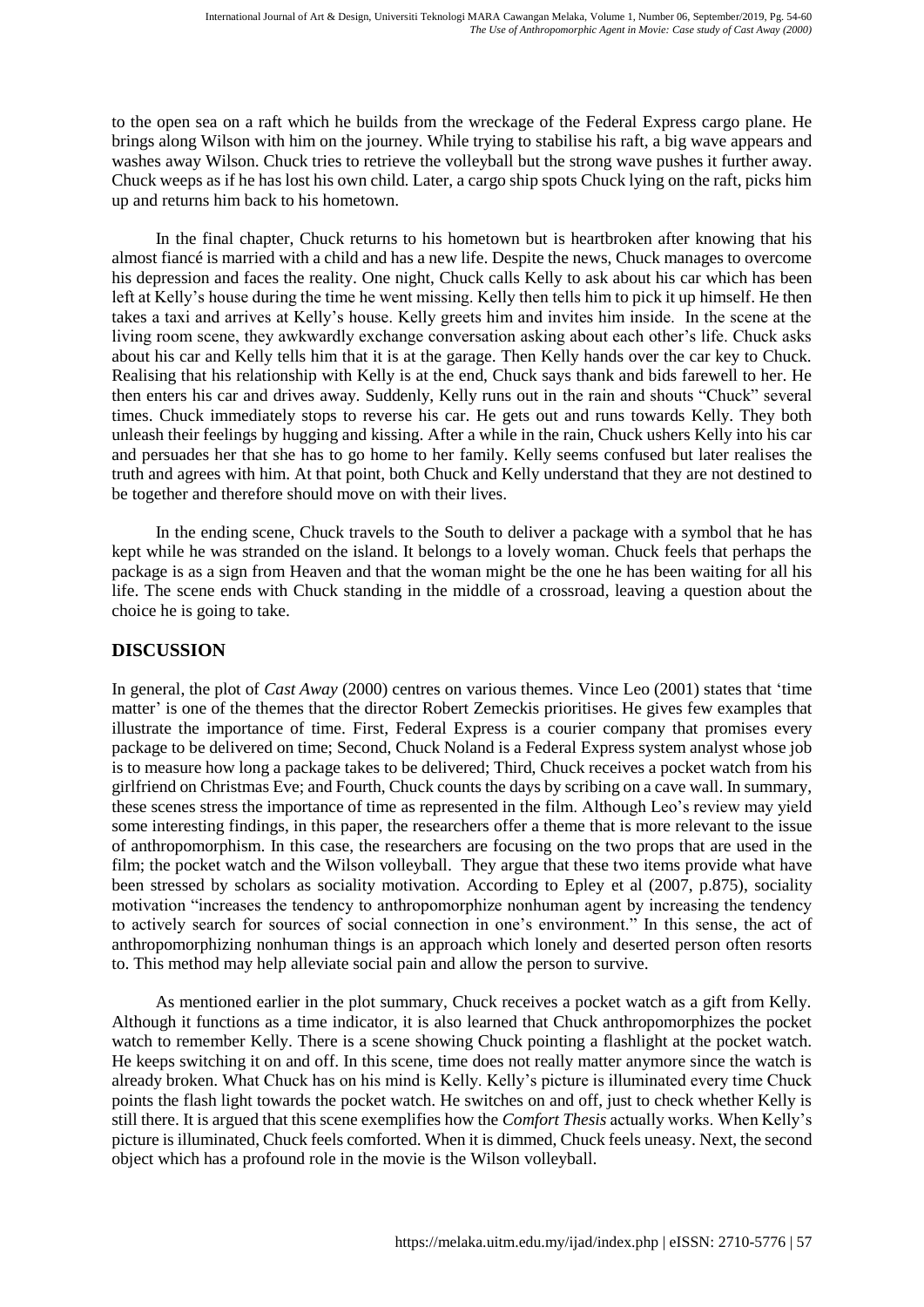George David Swanson (2002) in his article *The Wilson Effect: A Case for Transpersonal Healing Properties of Placebo* interprets the role of Wilson the volleyball as a transpersonal placebo. A placebo, according to Swanson, is a kind of treatment for certain ailments. In the case of *Cast Away*, Wilson the volleyball helps Chuck to survive on a deserted island by providing companionship and comfort. In this regard, Wilson the volleyball is a metaphor which reflects Chuck's fate. In an earlier scene, Chuck ignores the volleyball because he sees it as pointless since he cannot play it by himself. However, this can also be interpreted as, "what good is Chuck if he is the only human being on the island?" In this case, the volleyball is seen as useless since it has no hands and legs to move. This is a strong metaphor which suggests that Chuck, like the volleyball, has no means to leave the island. However, Chuck is in a more pitiful state than Wilson the volleyball because as a real human being, he needs social companionship. As a modern man, Chuck finds it extremely difficult to adapt to the unfamiliar surroundings. Wilson, on the other hand, is just a figment of a real person. Having said this, Chuck eventually realises that Wilson the volleyball is the only motivation he needs to stay alive. Therefore, he pretends that Wilson the volleyball can listen and respond to whatever he says. This strange behaviour helps Chuck through the course of his survival. In other words, the tendency to anthropomorphize has in some ways saved Chuck's life.



**Figure 2 A frame showing Chuck and Wilson the volleyball** 



**Figure 3 A frame showing Chuck talking to Wilson**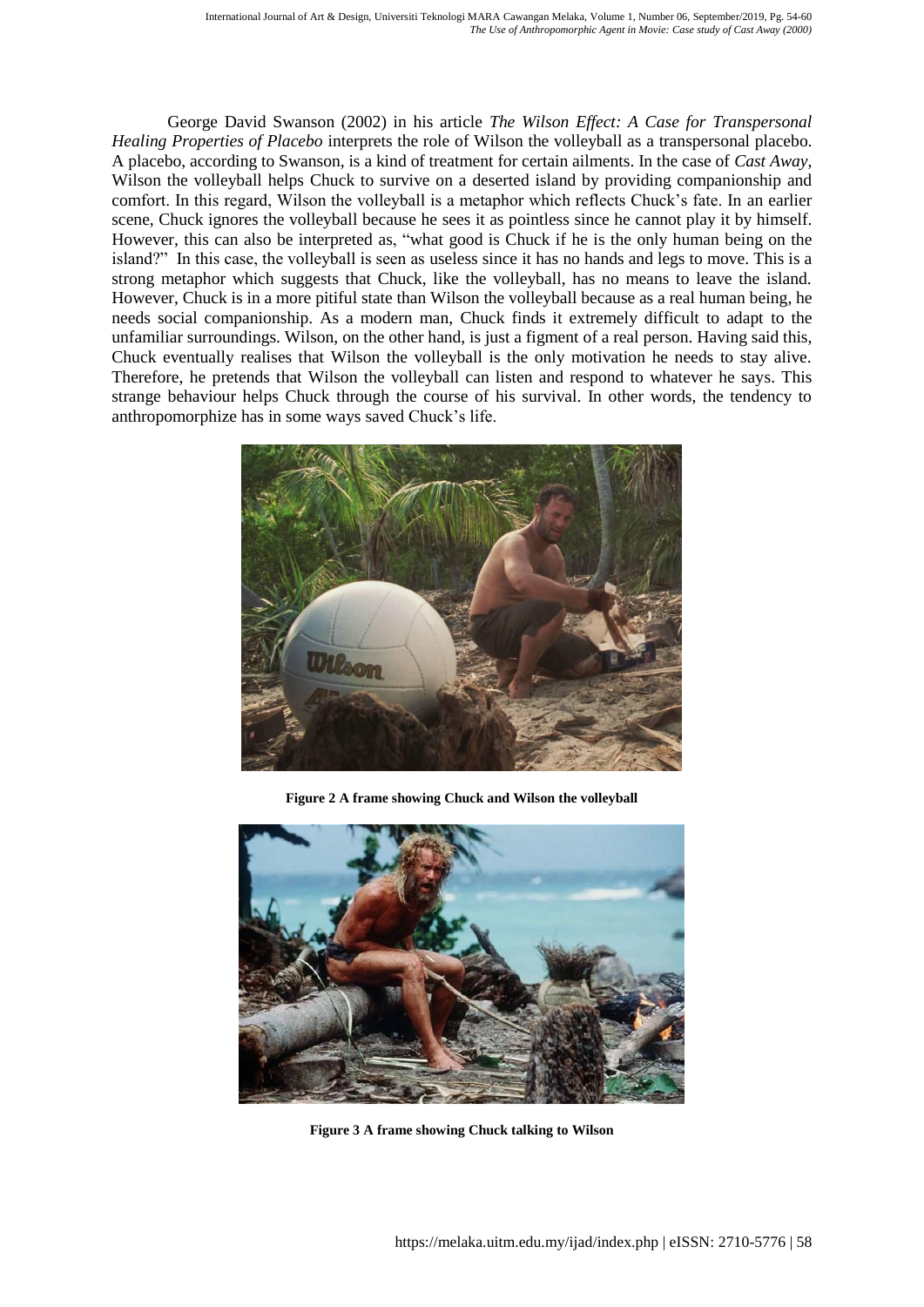

**Figure 4 A frame showing Chuck drawing a human face using his blood stain**

### **CONCLUSION**

There is no doubt that the movie *Cast Away* (2000) has a very interesting plot which describes how the tendency to anthropomorphize emerges under critical circumstances such as in the absence of humanity, being lonely or deserted. In the analysis of *Cast Away* (2000), it is suggested that humans are social creatures, hence they require social connection (communication, companionship, attention and affection) to stay alive. As shown in the middle of the movie, Wilson the volleyball captures the audiences' attention for its role in supporting the lead actor. This depiction leads to the question of how a non-living thing can become a significant element in the storytelling. While some scholars state that the use of Wilson the volleyball is an unpaid advertisement (Maynard and Scala, 2006), it can also be argued that there is a powerful social message embedded in the movie. In short, the movie has successfully made audiences aware of the importance of anthropomorphism perception in relation to human life.

## **REFERENCES**

Aggarwal, P. & Mcgill, A.L. (2006). Is That Car Smiling at Me? Schema Congruity as a Basis for Evaluating Anthropomorphized Products*. Journal of Consumer Research*. Retrieved 05:21, January 24, 2009, from

http://www.brocku.ca/business/faculty/documents/Anthromorphism\_Final\_Oct30\_2006.pdf

Barnes, M. H. (2003). *In the Presence of Mystery: An Introduction to the Story of Human Religiousness* (p. 40). Mystic, CT: Twenty-Third Publications

Cast Away (2000). The Internet Movie Database. Retrieved October 24, 2010, from http://www.imdb.com/title/tt0162222/

Disalvo, C. & Gemperle, F. (2003). From Seduction to Fulfilment: The Use of Anthropomorphic Form in Design. *Proceedings of the 2003 International Conference on Designing Pleasurable Products and Interfaces, 67-72.*

Loewen, N. (1999). *Zeus.* Minnesota: Capstone Press

Leo, V. (2001). Cast Away (2000) / Adventure-Drama. Retrieved January 5, 2009, from http://www.qwipster.net/castaway.htm

Maynard, M. L., & Scala, M. (2006). Unpaid Advertising: A Case of Wilson the Volleyball in Cast Away. *The Journal of Popular Culture*, *39*(4), 622